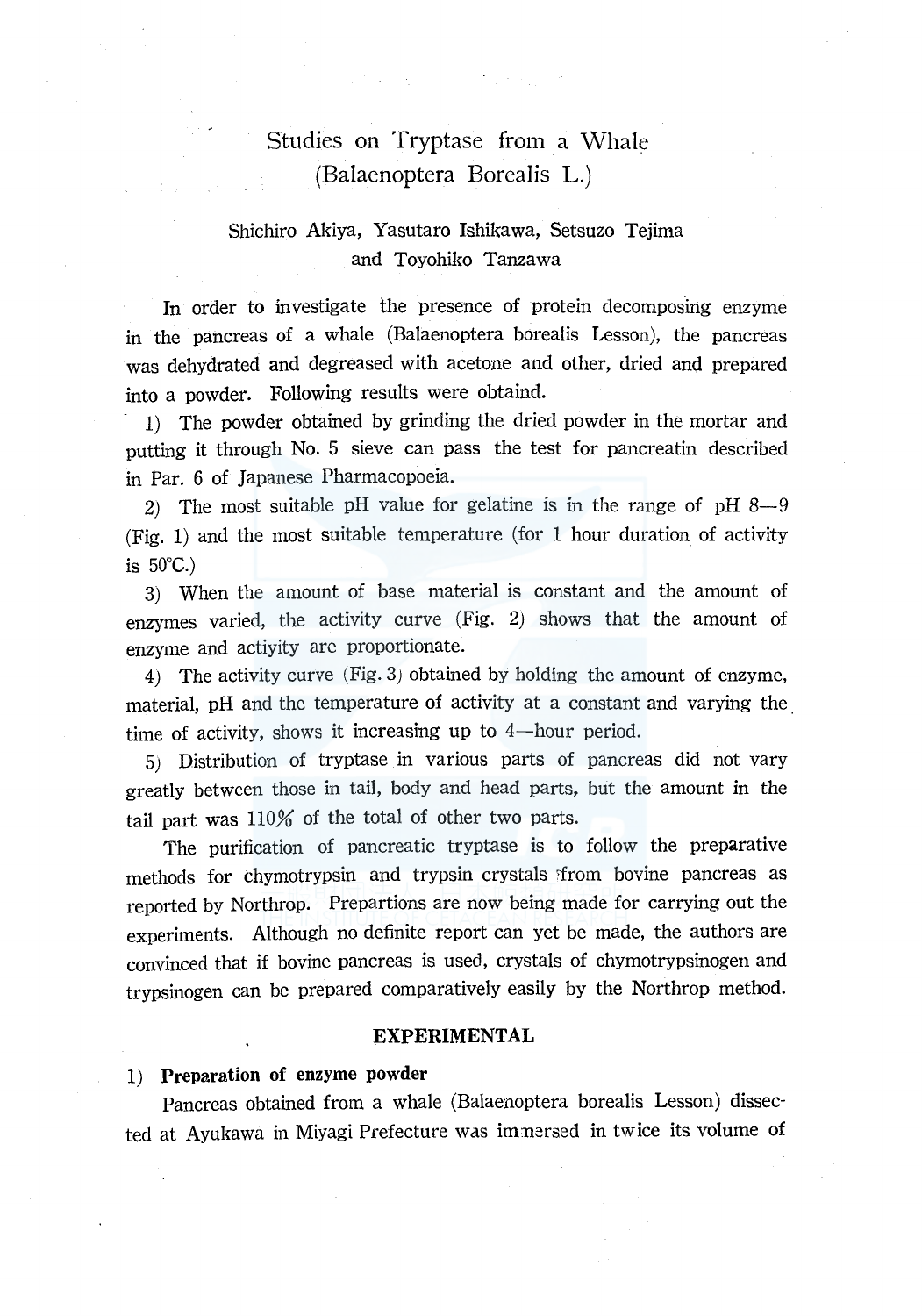acetone for 10 days, taken out, finely cut with acissors and put through a mincing machine. To this was added 2 to 3 volumes of acetone, drained, and the process repeated  $3$  to  $4$  times to dehydrate and degrease. Finally, the residue was shaken with an equal mixture of acetone and ether, filterd, in the open and then dried in a vacuum desiccator over calcium chloride. From  $2500$  g of pancreas,  $300$  g of dried substance were obtained. This substance was ground in a mortar and put through a No. 5 sieve (J.P.). Yield of the powder to the dried substance, ea 40%.

## 2) Panereatin Test, Par. 6, Japan Pharmacopoeia

 $0.1$  g Enzyme powder prepared as in the above  $(1)$  was taken in a 500 cc measuring bottle distilled water added to make the total volume 500 cc and filtered. 2 cc of the filitrate was dissolved in 1 cc N/10 KOH and distilled water added to make the total volume 50 cc, 3 cc of this solution was added to 2 cc distilled water, reacted for 1 hour at 40°C, after which 3 drops of acetic acid alcohol solution (1 parts glacial acetic acid, 9 parts water, 10 parts alcohol were added. Only slight opalescence could be seen.

### 3) Determinnation of suitable pH of activity

 $3\,\mathrm{g}$  Enzyme powder as described in (1) was added to  $30\,\mathrm{cc}$   $80\%$ glycerine and left standing over-night at room temperature. A clear upper solution was separated centrifugaly, 9 times its volumeo of distilled water

was added and 1 cc of this solution was used as enzyme sample. For the base material, 0.5 g of gelatine was added to 10 cc each of glycocoll-NaOH buffer solution (Sorensen's) of varying pH values, and melted at 50°C. To this was added 1 cc enzyme sample at 40°C, held there for 2 hours and the amino acids thus formed titrated, in Willstatter's alcohol solution, with N/5 alcoholic KOH solution with thymo!-phthalein as an indicator. On the other hand, the base with 1 cc of distilled water instead of the enzyme powder was titrated and the difference between

 $\hat{\mathbf{z}}$ 



the two values were taken as the degree of digestion at that pH value. . Results are shown in Fig. 1.

4) Activity curve by the change in the amount of enzyme